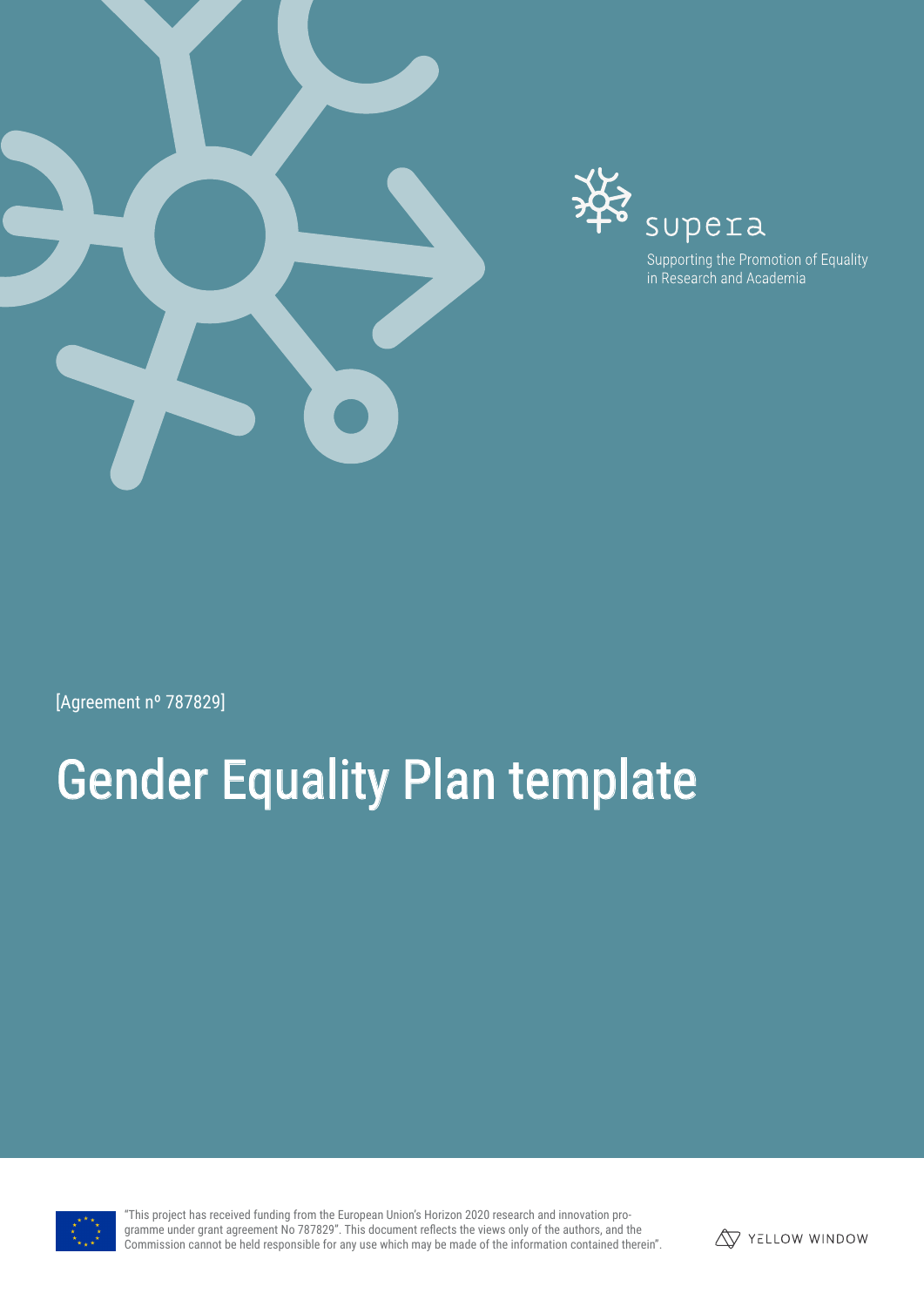## **GEP Short guide and template**

#### **What is a Gender Equality Plan?1**

In the specific context of research organisations and higher education institutions, the European Commission considers a Gender Equality Plan as a set of actions aiming at:

- Conducting impact assessment / audits of procedures and practices to identify gender bias;
- Identifying and implementing innovative strategies to correct any bias;
- Setting targets and monitoring progress via indicators.

This set of actions, which can have different degrees of complexity, is meant to articulate a strategic view aimed at achieving gender equality. Initiatives such as adhering to a Charter or adopting general gender equality objectives do not constitute per se a gender equality strategy/plan, as these commitments have to materialise into a concrete set of steps and actions to be undertaken. For the same reason, a broader diversity or anti-discrimination strategy and/or plan addressing gender among other issues, should not automatically equal to having a gender equality plan. Indeed, if such a strategy does not rely upon sufficient data on gender, and only addresses gender through a limited number of measures and indicators, it is unlikely that gender equality will actually be achieved. The scope of a gender equality plan may strongly vary, depending on the type of organisation, the institutional context in which it is implemented, the disciplines addressed, or the type of gender biases and inequalities identified as part of the diagnosis.

The way gender biases and inequalities themselves are being addressed can also vary, along with the chosen approach and the availability of internal or external gender expertise. Recently, gender bias and inequalities have been increasingly addressed taking into account their intersection with other inequality grounds such as disability, age, sexual orientation, religion or ethnicity.

Addressing other inequalities intersecting with gender may offer efficient leverages for change and can also inspire comprehensive actions and strategies. Yet, it should also be taken into account that it also requires more analytical resources, data and a broader range of expertise than tackling gender separately from other inequality grounds.

<sup>1</sup>Source: Mergaert, L.; Arnaut, C.; Forest, M. e.a. (2016): Gender Equality in Academia and Research. GEAR tool. Edited by European Institute for Gender Equality. Available online at http://eige.europa.eu/sites/default/files/documents/mh0716096enn.pdf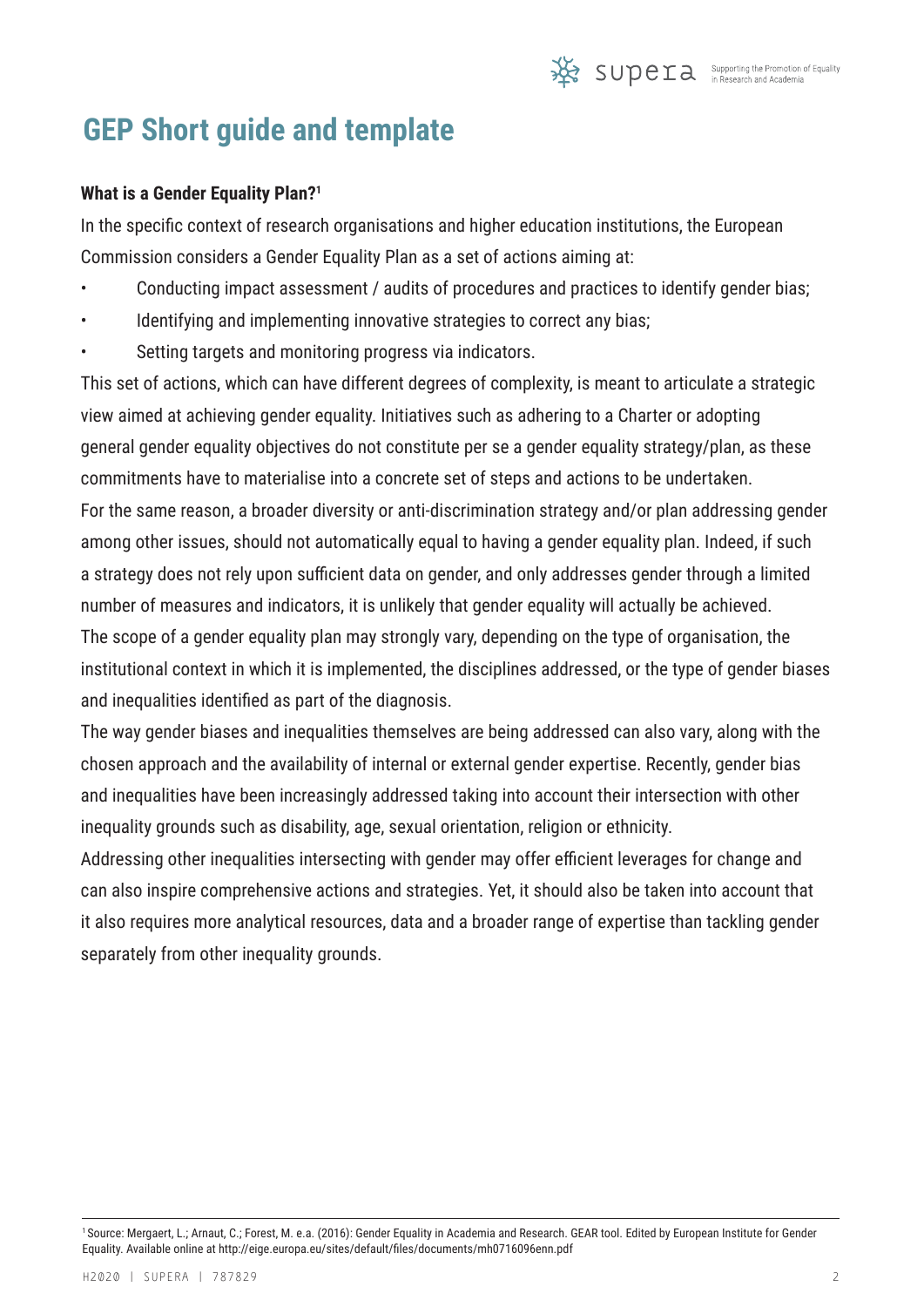

#### **Recommended Basic Features of Gender Equality Plans 2**

This section aggregates some basic features of successful gender equality plans in various higher education institutions. This list gathers components rather than presenting a strict structure of GEPs. However, the more elements demonstrated in detail, the more comprehensive and operational the Gender Equality Plan may appear.

**I.** Roles of core actors, corresponding rights and responsibilities as regards the overall process have to be defined

**II.** Description of the state of play: Strengths and weaknesses of the actual situation regarding gender equality of the institution or school/ institute should be presented. This might take the form of a SWOTanalysis describing strengths, weaknesses, opportunities and threats

**III.** Analysis of the current situation and analysis of deficits regarding equality with respect to the three main GE objectives focusing on:

- decision making processes and bodies
- recruitment, career development of female researchers and female staff member and
- the gender dimension in research and teaching

**VI.** Presentation of the GEP's structural ties in the context of the organisation's profile and mission statement (gender equality objectives and their value/contribution relating to the organisation's profile, target population/beneficiaries, organisation's key activities, relation to overall mission statement)

**V.** Definition/elaboration of objectives (main and subordinate objectives for thematic fields)

**VI.** Presentation of activities as a whole; motivation for selecting specific measures and their relation to needs identified, complementarity of measures, references to used resources (gender programs, change tools, equality research), character of activities in terms of commitment

**VII.** Personnel and financial resources required for implementation of measures in respect of size, financial ability, capacity (expert knowledge and infrastructure support to reach objectives), specifics of scientific culture concerned (locally, nationally), and complexity of the unit/institution

**VIII.** Envisaged schedule of activities and process milestones/achievements, envisaged contribution to

<sup>2</sup> Based on work done under the EU-funded project INTEGER (http://www.integer-tools-for-action.eu/en)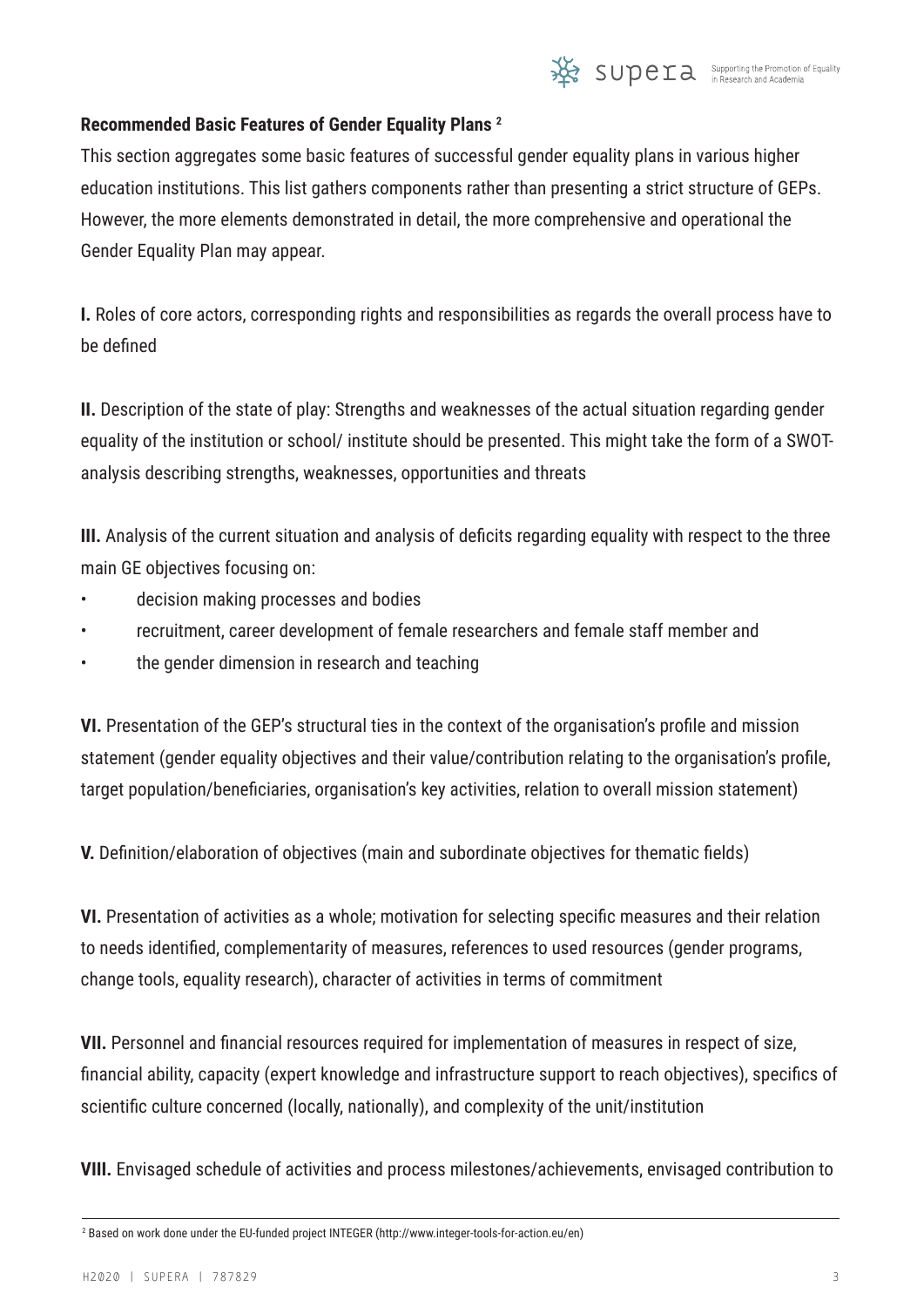

reach objectives

**IX.** Quality control management (strategies for unmet objectives, documentation of activities, internal and external information and PR, success indicators, monitoring, capacity building, etc.)

**X.** Strategies with respect to sustainability

#### **Proposed template**

This template can be considered as minimum standard for a GEP. It is suggested to structure the Gender Equality Plan (GEP) according to the main strategic objectives, as put forward by the European Commission. In addition, a separate section can include actions of a cross-cutting nature. For every strategic objective, the GEP identifies the key problems to be addressed, the goals and priorities for action which follow from these. Next, the actions that will be undertaken are listed, with the specification of 1) who is responsible, 2) when the action will take place, 3) which are the targets and indicators that allow verification of achievement, and 4) which are the required resources. As many lines as required can be added to list actions.

Note that while this document is made in MS Word, it may be practical to set up the actual GEP in MS Excel.

The specifications below refer to specific items in the template:

 $(*)$  Indicate here who will be responsible for preparing / running the action, as well as who should approve the action.

(\*\*) Specify, quantitatively where possible, the results you want to achieve.

(\*\*\*) Identify on the basis of which verifiable data your progress and results can be checked.

• (\*\*\*\*) Make the distinction between financial and other resources: time from xyz, and (if relevant) financial resources, (and if relevant also other resources, like e.g. external speakers / experts).